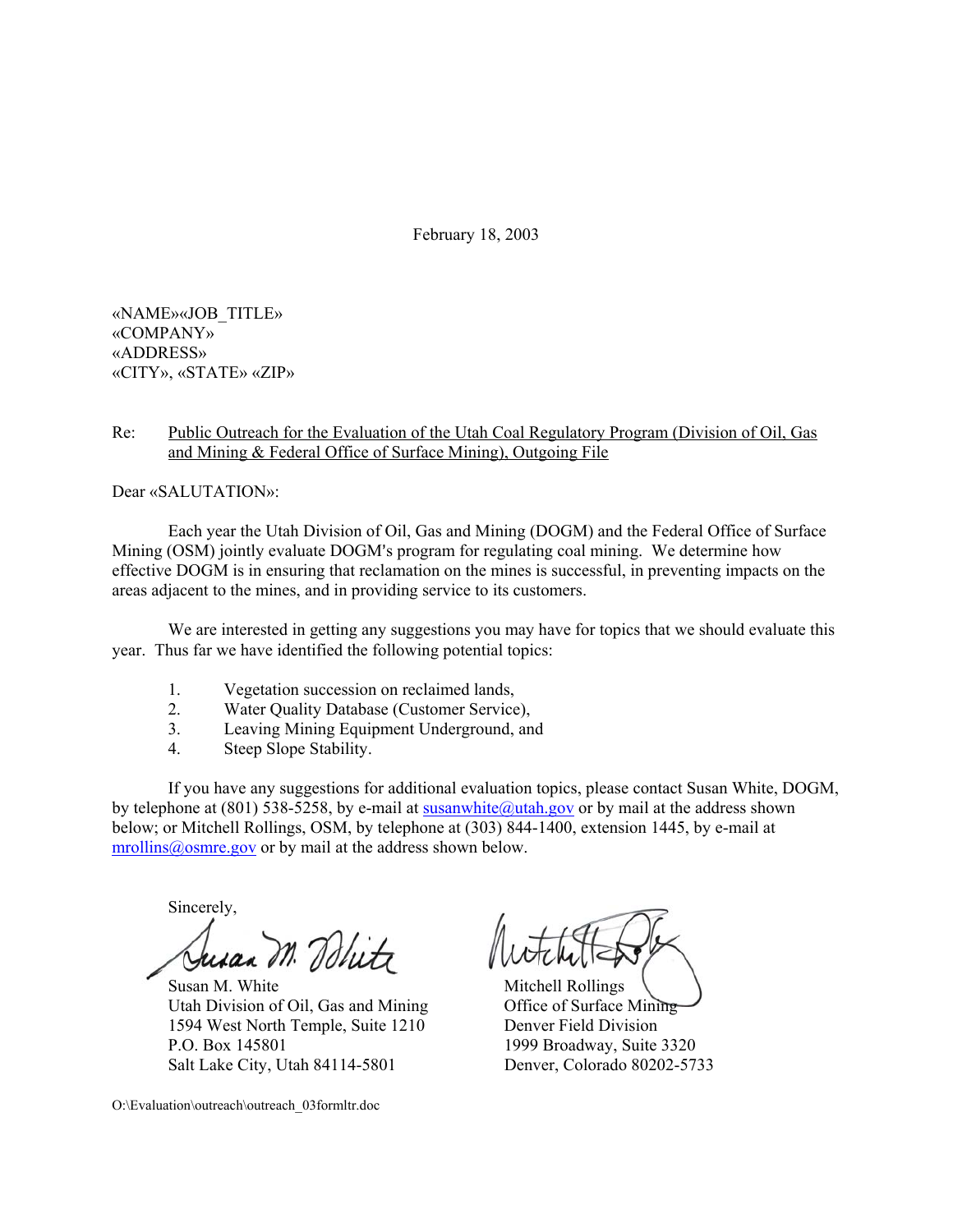CARL POLLASTRO ENERGY WEST MINING COMPANY P O BOX 310 HUNTINGTON UT 84528

CLYDE BORRELL UTAHAMERICAN PO BOX 187 ST CLAIRSVILLE OHIO 43950

DEE JENSE INTERWEST MINING COMPANY 201 NORTH TEMPLE SUITE 2100 SALT LAKE CITY UT 84111

GARY GRAY GENWAL RESOURCES INC PO BOX 1077 PRICE UT 84501

KEN MAY CANYON FUEL COMPANY LLC 397 SOUTH 800 WEST SALINA UT 84654

RANDY SCOTT SUNNYSIDE COGENERATION P O BOX 159 SUNNYSIDE UT 84539

SCOTT CHILD INTERWEST MINING COMPANY 201 NORTH TEMPLE SUITE 2100 SALT LAKE CITY UT 84111

ANN O'BRIEN PRICE RIVER WATER USERS 90 NORTH 100 EAST # 1 PRICE UT 84501

BRENT BRADFORD DEPARTMENT OF ENVIRONMENTAL **QUALITY** P O BOX 458810 SALT LAKE CITY UT 84114-4810

DARRELL V LEAMASTER CASTLE VALLEY SPECIAL SERVICE P O BOX 877 CASTLE DALE UT 84513

CHRIS HANSEN CANYON FUEL COMPANY LLC HC 35 BOX 380 HELPER UT 84526

DAN MEADORS CANYON FUEL COMPANY LLC HC 35 BOX 380 HELPER UT 84526

DOUG SMITH ANDALEX RESOURCES INC 45 WEST 10000 SOUTH SUITE 401 SANDY UT 84070

JAMES T JENSEN SAVAGE INDUSTRIES INC 6340 SOUTH 3000 EAST SUITE 600 SALT LAKE CITY UT 84121

MIKE GLASSON ANDALEX RESOURCES INC P O BOX 902 PRICE UT 84501

RICHARD PICK CANYON FUEL COMPANY LLC 6955 UNION PARK CENTER STE 540 SALT LAKE CITY UT 84047

SETH MCCOURT CONSOLIDATION COAL COMPANY P O BOX 527 EMERY UT 84552

BILL HOWELL SOUTHEASTERN UTAH ASSOCIATION OF GOVERNMENTS P O BOX 1106 PRICE UT 84501

BRYANT ANDERSON EMERY COUNTY PLANNING & ZONING P O BOX 417 CASTLE DALE UT 84513

DAVE ARIOTTI DEPT OF ENVIRONMENTAL QUALITY P O BOX 800 PRICE UT 84501

CHUCK SEMBORSKI ENERGY WEST MINING COMPANY PO BOX 310 HUNTINGTON UT 84528

DAVID MILLER LODESTAR ENERGY INC HC 35 BOX 370 HELPER UT 84526

ELLIOT FINLEY HIAWATHA COAL COMPANY PO BOX 1202 HUNTINGTON UT 84528

JOHNNY PAPPAS CASTLE GATE HOLDING COMPANY P O BOX 30 HELPER UT 84526-0030

PATRICK COLLINS MT NEBO SCIENTIFIC P O BOX 337 SPRINGVILLE UT 84663

RICK OLSEN CANYON FUEL COMPANY LLC P O BOX 1029 WELLINGTON UT 84542

WENDELL OWEN CO-OP MINING COMPANY P O BOX 1245 HUNTINGTON UT 84528

BOB BUTERO UNITED MINE WORKERS OF AMERICA 6526 WEST 44TH AVE WHEAT RIDGE CO 80033-4736

CAROLYN B WRIGHT PLANNING & BUDGET 1594 W NORTH TEMPLE STE 3710 SALT LAKE CITY UT 84114-5801

DAVID LEVANGER PLANNING & ZONING 120 EAST MAIN STREET PRICE UT 84501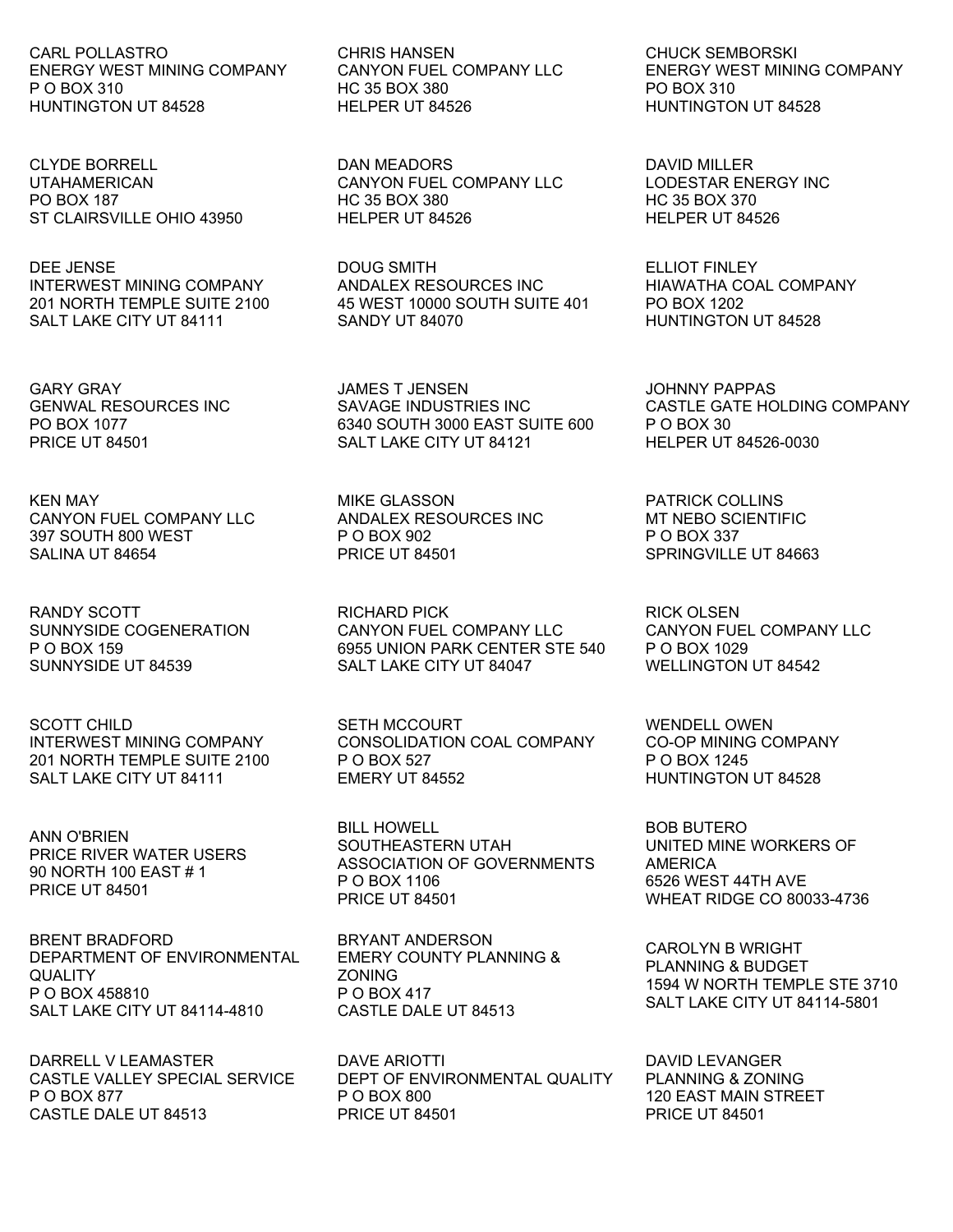DERRIS JONES DIVISION OF WILDLIFE RESOURCES 475 WEST PRICE RIVER DR SUITE C PRICE UT 84501

RICHARD SNOWBALL HUNTINGTON-CLEVELAND IRRIGATIONS COMPANY P O BOX 182 ELMO UT 84521

GARY HARWOOD HELPER CITY WATER P O BOX 221 HELPER UT 84526

HENRY MADDUX US FISH & WILDLIFE SERVICE 2369 WEST ORTON CIRCLE WEST VALLEY CITY UT 84119

JAY MARK HUMPHREY EMERY WATER CONSERVANCY P O BOX 998 CASTLE DALE UT 84513

KEVIN CONWAY DIVISION OF WILDLIFE RESOURCES 1594 WEST NORTH TEMPLE SALT LAKE CITY UT 84114

LARRY MAY NATIONAL PARKS SERVICE P O BOX 1507 PAGE ARIZONA 86040

PAUL CRAWFORD FERRON CANAL & RESERVOIR P O BOX 143 FERRON UT 84523

ROB MROWKA US FOREST SERVICE 115 EAST 900 NORTH RICHFIELD UT 84701

RUSSELL COWLEY SIX COUNTY COMMISSIONERS ORG P O BOX 820 RICHFIELD UT 84701

DIANA WHITTINGTON US FISH & WILDLIFE SERVICE 2369 WEST ORTON CIRCLE WEST VALLEY CITY UT 84115

ELAINE ZIEROTH US FOREST SERVICE 599 WEST PRICE RIVER DRIVE PRICE UT 84501

GARY L ROEDER NATRL RESOURCE CONSERVATION 350 NORTH 400 EAST PRICE UT 84501

JACK MCGRAW ENVIRONMENTAL PROTECTION 999 18TH ST DENVER PL STE 300 DENVER COLORADO 80202

JEFF RICHENS PRICE RIVER WATER IMPROVEMENT P O BOX 903 PRICE UT 84501

JOHN WILLIAMS ASSOCIATION OF GOVERNMENTS P O BOX 1550 ST GEORGE UT 84770

LEE LEMMON HUNTINGTON-CLEVELAND IRRIGATIONS COMPANY P O BOX 1183 HUNTINGTON UT 84528

RANDALL BELL WATER USERS ASSOCIATION P O BOX 129 CLEVELAND UT 84518

JERRY D OLDS DIVISION OF WATER RIGHTS 1636 WEST NORTH TEMPLE SALT LAKE CITY UT 84116

SAM WHITE PRICE CITY WATER P O BOX 893 PRICE UT 84501

DON BROWN PLANNING & ZONING 250 NORTH MAIN STREET RICHFIELD UT 84701

LEE MCELPRANG EMERY WATER CONSERVANCY P O BOX 856 CASTLE DALE UT 84513

GREG FREDDE UTAH MINING ASSOCIATION 136 SOUTH MAIN ST, SUITE 709 SALT LAKE CITY UT 84101

JAMES KOHLER BUREAU OF LAND MANAGEMENT P O BOX 45155 SALT LAKE CITY UT 84145-0155

JIM DYKMAN UTAH DIVISION OF STATE HISTORY 300 RIO GRANDE SALT LAKE CITY UT 84101

ROBERT MORGAN DEPT OF NATURAL RESOURCES 1636 WEST NORTH TEMPLE STE 316 SALT LAKE CITY UT 84116-3193

MARK PAGE DIVISION OF WATER RIGHTS P OBOX 718 PRICE UT 84501

PAT GUBBINS BUREAU OF LAND MANAGEMENT 125 SOUTH 600 WEST PRICE UT 84501

RONALD P PARKIN INDUSTRIAL COMMISSION OF UTAH 451 EAST 400 NORTH PRICE UT 84501

STAN MATHIS COTTONWOOD CREEK CONSERVATION IRRIGATION P O BOX 687 ORANGEVILLE UT 84537